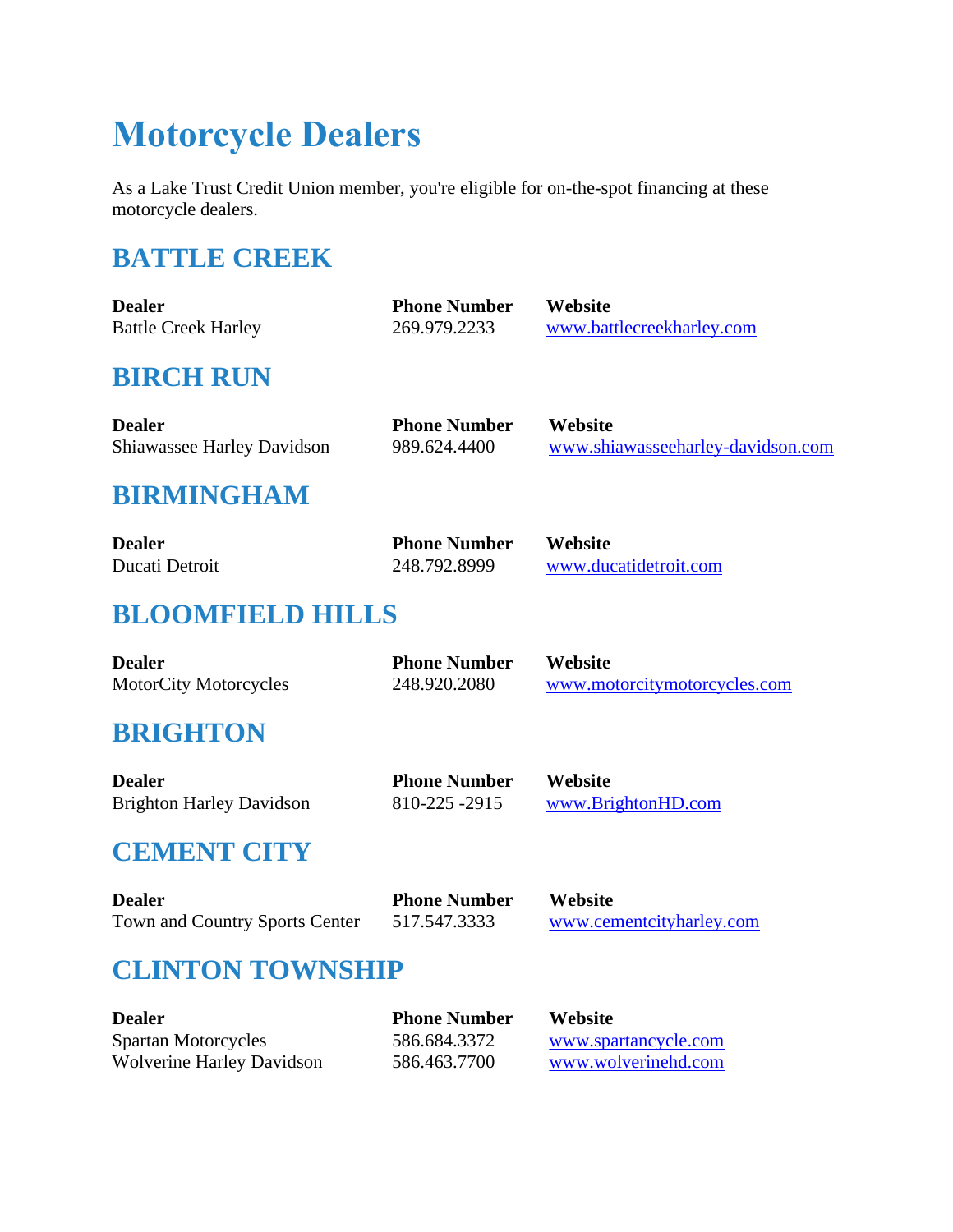# **COLDWATER**

| <b>Dealer</b>             | <b>Phone Number</b> | Website                    |
|---------------------------|---------------------|----------------------------|
| <b>Planet Powersports</b> | 877.333.1166        | www.planet-powersports.com |

## **DIMONDALE**

| <b>Dealer</b>                    | <b>Phone Number</b> | <b>Website</b>                  |
|----------------------------------|---------------------|---------------------------------|
| Capitol Harley-Davidson Inc.     | 517.646.2345        | www.capitolhd.com               |
| <b>Full Throttle Motorsports</b> | 517.393.2600        | www.fullthrottlemotorsports.com |

# **FARMINGTON HILLS**

| <b>Dealer</b>              | <b>Phone Number</b> | <b>Website</b>          |
|----------------------------|---------------------|-------------------------|
| Motor City Harley Davidson | 248.473.7433        | www.motorcityharley.com |

#### **FLINT**

| <b>Dealer</b>                       | <b>Phone Number</b> | <b>Website</b>            |
|-------------------------------------|---------------------|---------------------------|
| <b>Vehicle City Harley Davidson</b> | 810.234.6646        | www.vehiclecityharley.com |

## **KALAMAZOO**

| <b>Dealer</b>         | <b>Phone Number</b> | Website                      |
|-----------------------|---------------------|------------------------------|
| Perry Harley-Davidson | 269.329.3450        | www.perryharley-davidson.com |

# **LIVONIA**

| <b>Dealer</b>                         | <b>Phone Number</b> | Website                         |
|---------------------------------------|---------------------|---------------------------------|
| <b>Dick Scott Classic Motorcycles</b> | 734.542.8000        | www.indianmotorcycledetroit.com |

## **MT. PLEASANT**

| <b>Dealer</b>               | <b>Phone Number</b> | <b>Website</b>             |
|-----------------------------|---------------------|----------------------------|
| <b>Central Motor Sports</b> | 989.773.6025        | www.centralmotorsports.com |
| Holeshot Harley-Davidson    | 989.772.5513        | www.holeshothd.com         |

## **MUSKEGON**

| <b>Dealer</b>         | <b>Phone Number</b> | Website          |
|-----------------------|---------------------|------------------|
| <b>Hot Rod Harley</b> | 231.722.0000        | www.hotrodhd.com |